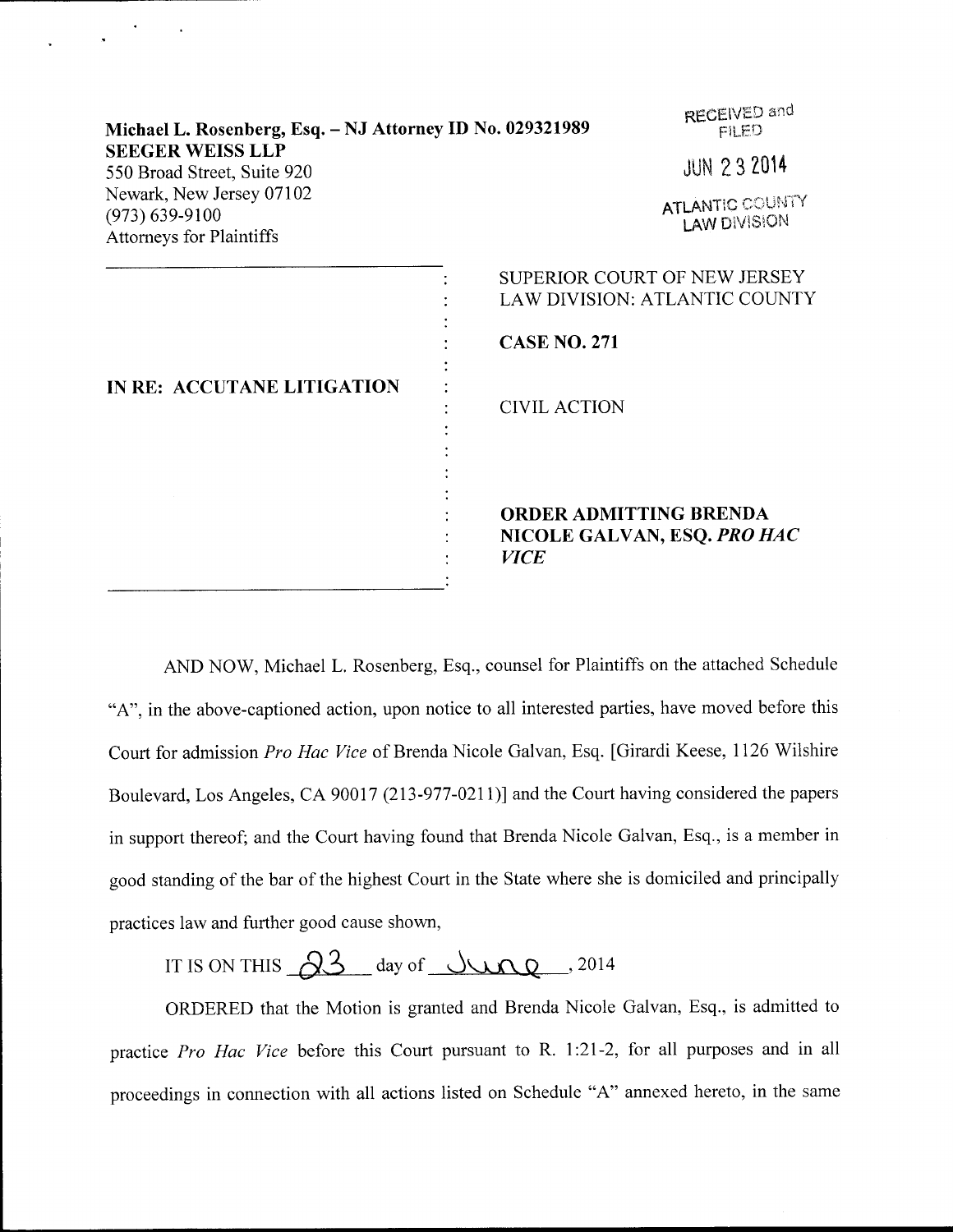manner as an attorney who is admitted to practice in this State and is domiciled and maintains an

office for the practice of law in the State of New Jersey, provided that she shall:

- 1. abide by the Rules of Court for the State of New Jersey, including all disciplinary rules;
- 2. consent to the appointment of the Clerk of the Supreme Court as an agent upon whom service of process may be made for all actions against her and her firm that may arise out of his participation in this matter;
- 3. notify the Court immediately of any matter affecting her standing before this Court; and
- 4. have all pleadings and other papers filed in this Court signed by an attorney-atlaw of this Court employed by the firm of Seeger Weiss LLP, who shall be responsible for the conduct of Brenda Nicole Galvan, Esq., and it is further

ORDERED that Brenda Nicole Galvan, Esq., shall make payment of fees as provided in the New Jersey Rules of Court, R. 1:28-1(b), 1:28-2 and 1:28b-1(e), within thirty (30) days of the date of this order, and it is further

ORDERED that the Clerk of this Court shall forward a copy of this Order to the

Treasurer of the New Jersey Fund for Client Protection; and it is further

ORDERED that copies of this Order shall be served by attorneys for Plaintiffs on the attached Schedule "A", upon counsel for the defendants within seven (7) days of the receipt thereof.

CAROL E.<del>Y</del>IIGBEE.